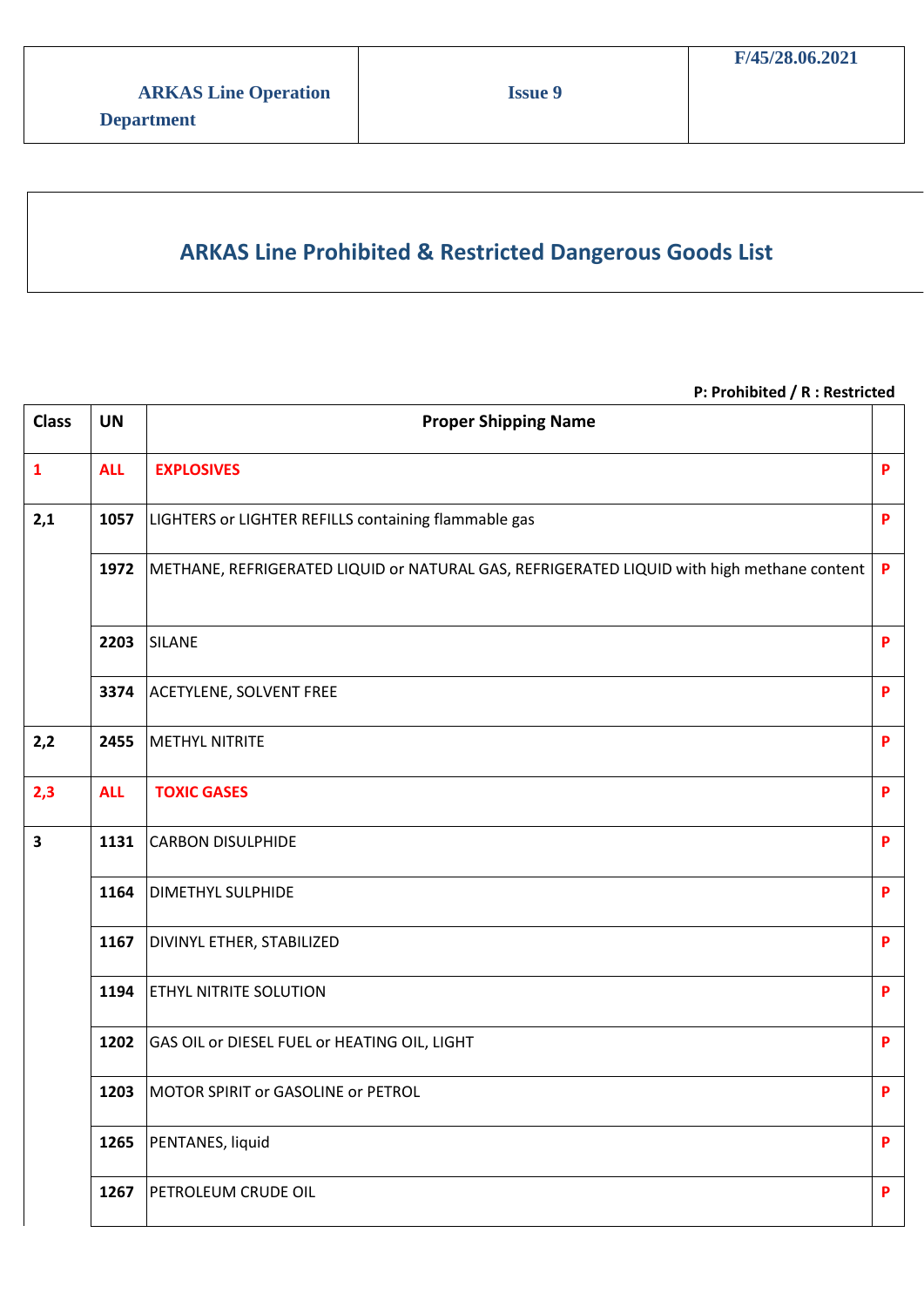| 1308 | ZIRCONIUM, SUSPENDED IN A FLAMMABLE LIQUID                                                                                            |  |
|------|---------------------------------------------------------------------------------------------------------------------------------------|--|
| 2363 | ETHYL MERCAPTAN                                                                                                                       |  |
| 3379 | DESENSITIZED EXPLOSIVE, LIQUID, N.O.S.                                                                                                |  |
| 3475 | <b>ETHANOL AND GASOLINE MIXTURE OF ETHANOL AND MOTOR SPIRIT MIXTURE OF ETHANOL AND PETROUP</b><br>MIXTURE, with more than 10% ethanol |  |
| 3494 | PETROLEUM SOUR CRUDE OIL, FLAMMABLE, TOXIC                                                                                            |  |

*ARKAS Container Transport S.A.*

| 1310 | AMMONIUM PICRATE, WETTED with not less than 10% water, by mass               |  |
|------|------------------------------------------------------------------------------|--|
| 1320 | DINITROPHENOL, WETTED with not less than 15% water, by mass                  |  |
| 1321 | DINITROPHENOLATES, WETTED with not less than 15% water, by mass              |  |
| 1322 | DINITRORESORCINOL, WETTED with not less than 15% water, by mass              |  |
| 1336 | NITROGUANIDINE (PICRITE), WETTED with not less than 20% water, by mass       |  |
| 1337 | NITROSTARCH, WETTED with not less than 20% water, by mass                    |  |
| 1339 | PHOSPHORUS HEPTASULPHIDE free from yellow or white phosphorus                |  |
| 1344 | TRINITROPHENOL (PICRIC ACID), WETTED with not less than 30% water, by mass   |  |
| 1347 | SILVER PICRATE, WETTED with not less than 30% water, by mass                 |  |
| 1348 | SODIUM DINITRO-ortho-CRESOLATE, WETTED with not less than 15% water, by mass |  |
| 1349 | SODIUM PICRAMATE, WETTED with not less than 20% water, by mass               |  |
| 1354 | TRINITROBENZENE, WETTED with not less than 30% water, by mass                |  |
|      |                                                                              |  |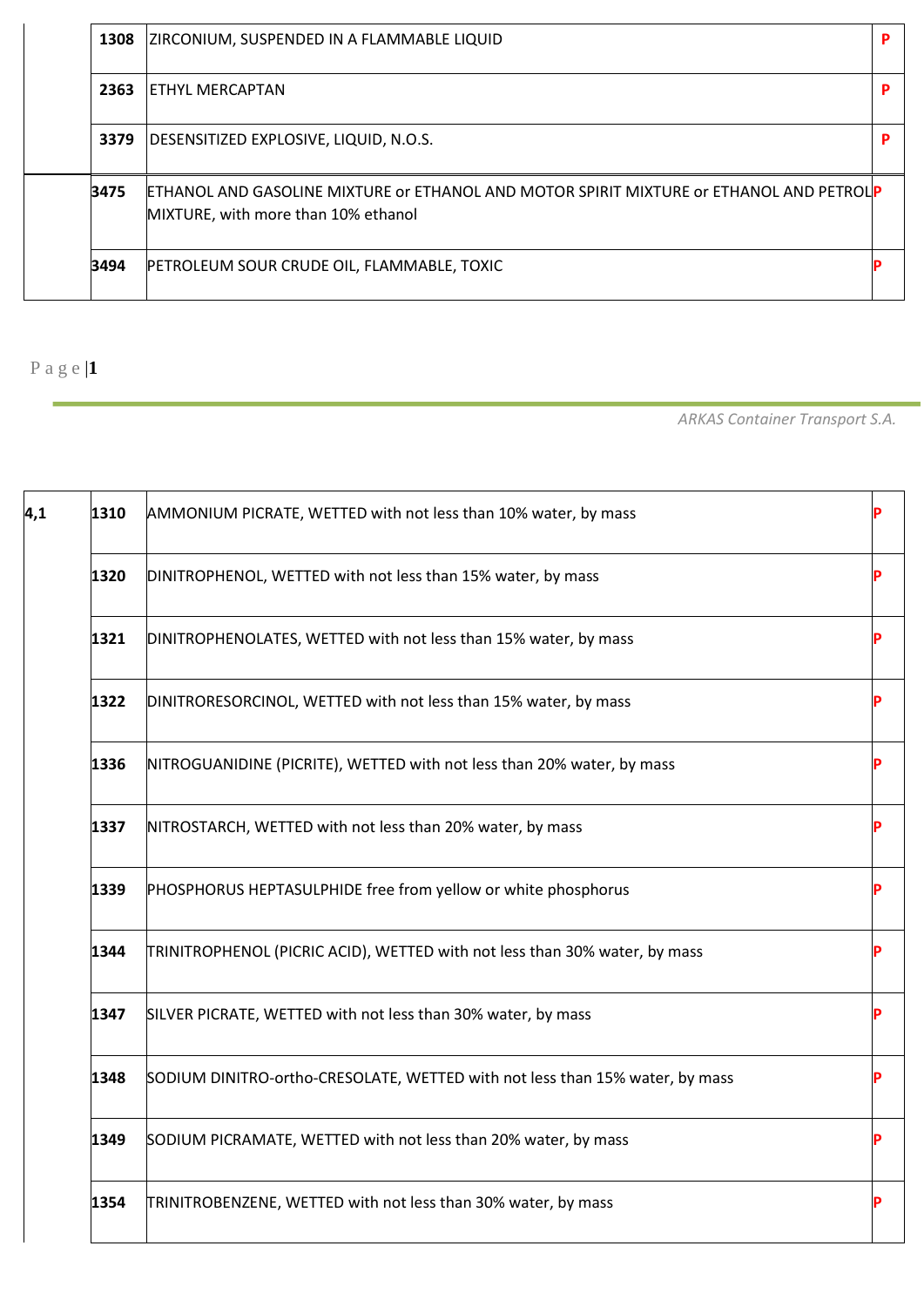| 1355 | TRINITROBENZOIC ACID, WETTED with not less than 30% water, by mass                                                             |   |
|------|--------------------------------------------------------------------------------------------------------------------------------|---|
| 1356 | TRINITROTOLUENE (TNT), WETTED with not less than 30% water, by mass                                                            |   |
| 1357 | UREA NITRATE, WETTED with not less than 20% water, by mass                                                                     |   |
| 1517 | ZIRCONIUM PICRAMATE, WETTED with not less than 20% water, by mass                                                              |   |
| 1571 | BARIUM AZIDE, WETTED with not less than 50% water, by mass                                                                     |   |
| 2304 | NAPHTHALENE, MOLTEN                                                                                                            |   |
| 2555 | NITROCELLULOSE WITH WATER (not less than 25% water, by mass)                                                                   |   |
| 2556 | NITROCELLULOSE WITH ALCOHOL (not less than 25% alcohol, by mass, and not more than 12.6%<br>nitrogen, by dry mass)             |   |
| 2557 | NITROCELLULOSE with not more than 12.6% nitrogen, by dry mass, MIXTURE WITH or WITHOUT<br>PLASTICIZER, WITH or WITHOUT PIGMENT |   |
| 2852 | DIPICRYL SULPHIDE, WETTED with not less than 10% water, by mass                                                                |   |
| 2907 | ISOSORBIDE DINITRATE MIXTURE with not less than 60% lactose, mannose, starch, or calcium hydrogen  P<br>phosphate              |   |
| 2956 | 5-tert-BUTYL-2,4,6-TRINITRO-m-XYLENE(MUSK XYLENE)                                                                              |   |
| 3097 | FLAMMABLE SOLID, OXIDIZING, N.O.S.                                                                                             |   |
| 3221 | Self-Reactive Liquid Type B                                                                                                    |   |
| 3222 | Self-Reactive Solid Type B                                                                                                     | P |
| 3223 | Self-Reactive Liquid Type C                                                                                                    | P |
| 3224 | Self-Reactive Solid Type C                                                                                                     | P |
| 3225 | Self-Reactive Liquid Type D                                                                                                    |   |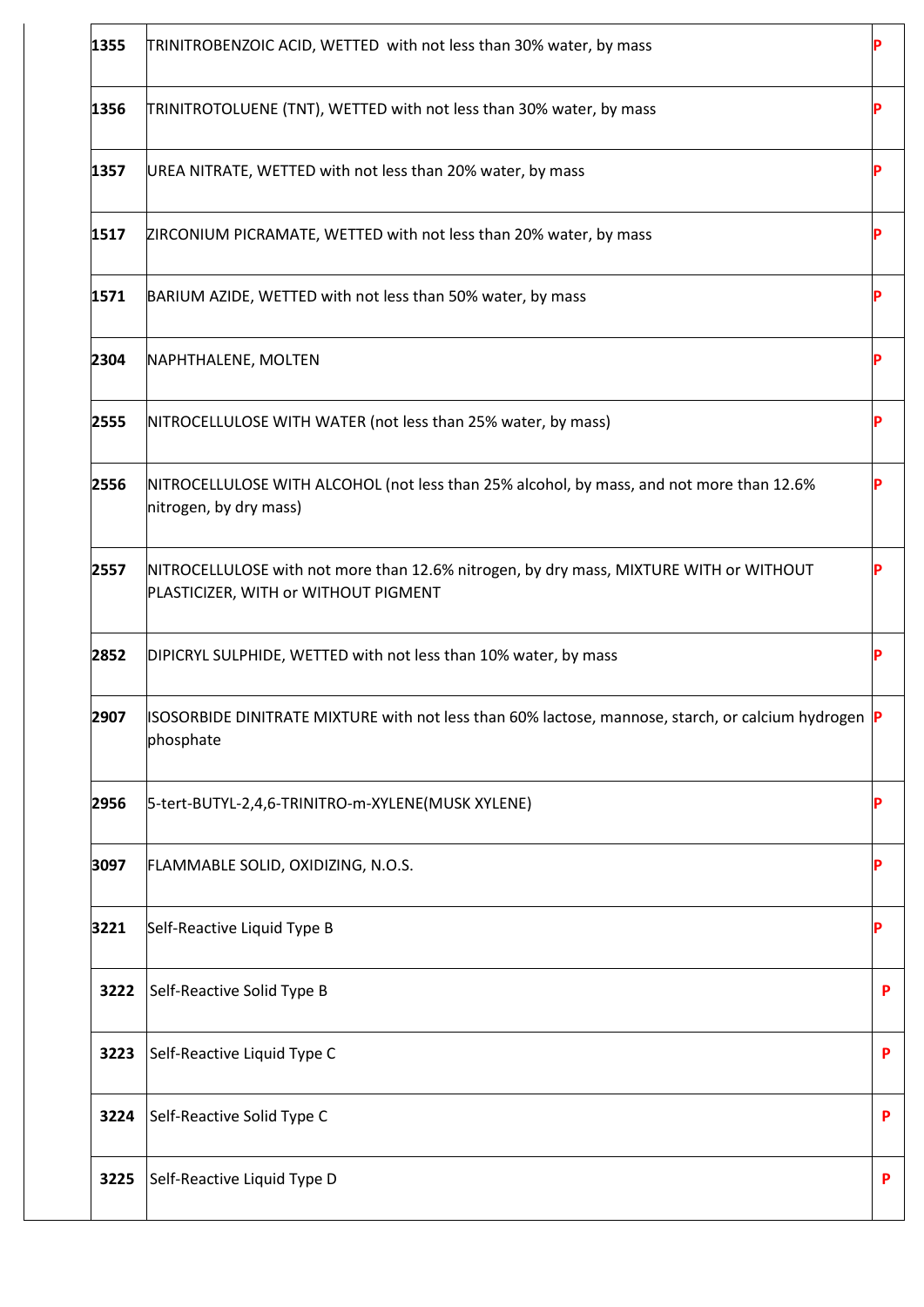*ARKAS Container Transport S.A.*

ľ

| 4,1 | 3226 | Self-Reactive Solid Type D                          |  |
|-----|------|-----------------------------------------------------|--|
|     | 3227 | Self-Reactive Liquid Type E                         |  |
|     | 3228 | Self-Reactive Solid Type E                          |  |
|     | 3229 | Self-Reactive Liquid Type F                         |  |
|     | 3230 | Self-Reactive Solid Type F                          |  |
|     | 3231 | Self-Reactive Liquid Type B, Temperature Controlled |  |
|     | 3232 | Self-Reactive Solid Type B, Temperature Controlled  |  |
|     | 3233 | Self-Reactive Liquid Type C, Temperature Controlled |  |
|     |      |                                                     |  |

| 3234 | Self-Reactive Solid Type C, Temperature Controlled  |   |
|------|-----------------------------------------------------|---|
| 3235 | Self-Reactive Liquid Type D, Temperature Controlled |   |
| 3236 | Self-Reactive Solid Type D, Temperature Controlled  |   |
| 3237 | Self-Reactive Liquid Type E, Temperature Controlled | p |
| 3238 | Self-Reactive Solid Type E, Temperature Controlled  |   |
| 3239 | Self-Reactive Liquid Type F, Temperature Controlled |   |
| 3240 | Self-Reactive Solid Type F, Temperature Controlled  |   |
| 3241 | 2-BROMO-2-NITROPROPANE-1,3-DIOL                     |   |
| 3242 | <b>AZODICARBONAMIDE</b>                             | P |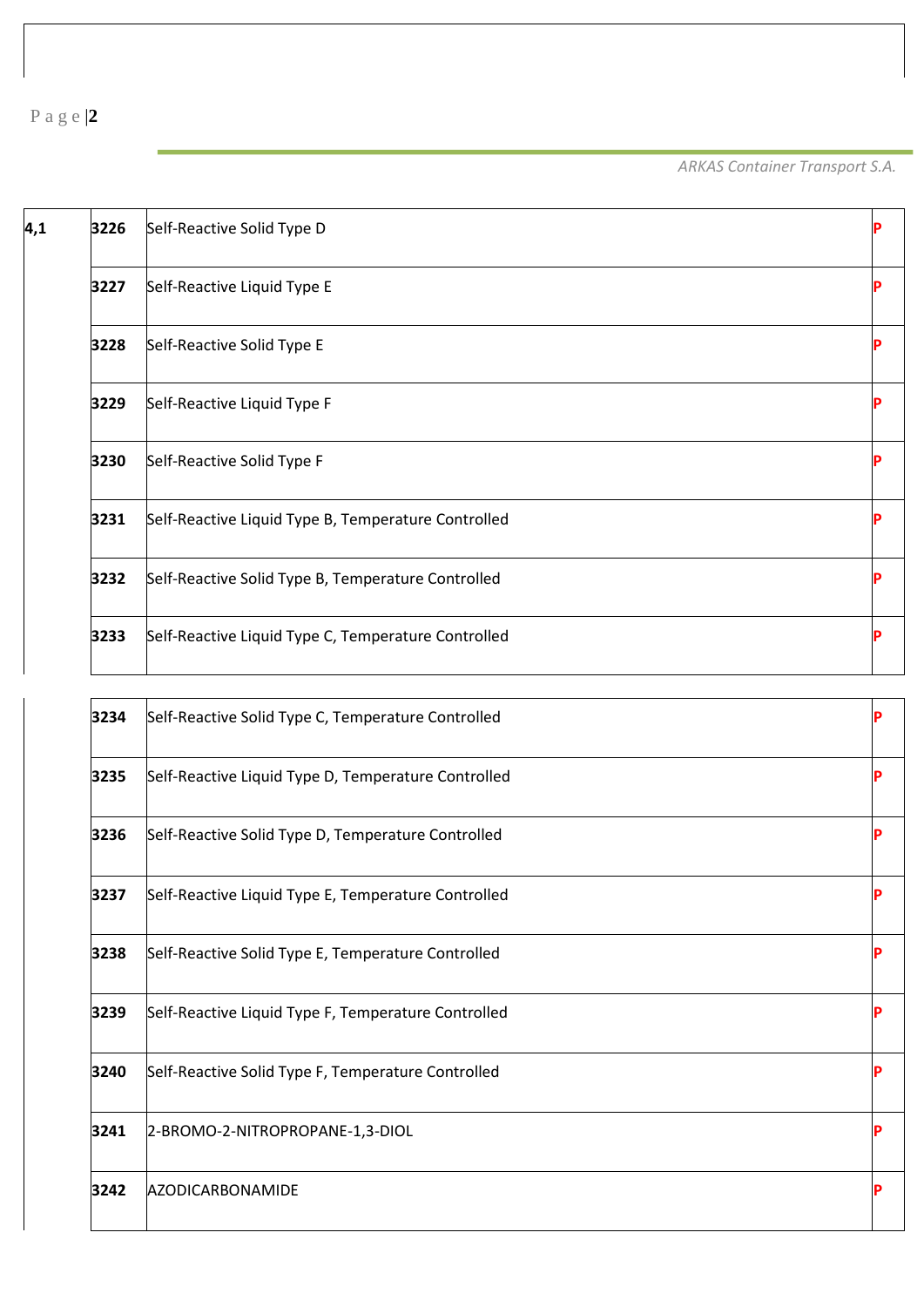| 3251 | ISOSORBIDE-5-MONONITRATE                                                                                                                                        |   |
|------|-----------------------------------------------------------------------------------------------------------------------------------------------------------------|---|
| 3317 | 2-AMINO-4,6-DINITROPHENOL, WETTED with not less than 20% water by mass                                                                                          |   |
| 3319 | NITROGLYCERIN MIXTURE, DESENSITIZED, SOLID, N.O.S. with more than 2% but not more than 10%<br>nitroglycerin, by mass                                            |   |
| 3344 | PENTAERYTHRITE TETRANITRATE (PENTAERYTHRITOL TETRANITRATE; PETN) MIXTURE, DESENSITIZED,<br>SOLID, N.O.S. with more than 10% but not more than 20% PETN, by mass |   |
| 3364 | TRINITROPHENOL (PICRIC ACID), WETTED with not less than 10% water, by mass.                                                                                     |   |
| 3365 | TRINITROCHLOROBENZENE (PICRYL CHLORIDE), WETTED with not less than 10% water by mass                                                                            |   |
| 3366 | TRINITROTOLUENE (TNT), WETTED with not less than 10% water, by mass                                                                                             |   |
| 3367 | TRINITROBENZENE, WETTED with not less than 10% water, by mass                                                                                                   | P |
| 3368 | TRINITROBENZOIC ACID, WETTED with not less than 10% water, by mass                                                                                              | P |
| 3369 | SODIUM DINITRO-o-CRESOLATE, WETTED with not less than 10% water, by mass                                                                                        | P |
| 3370 | UREA NITRATE, WETTED with not less than 10% water, by mass                                                                                                      | P |
| 3376 | 4-NITROPHENYL HYDRAZINE with not lessthan 30% water, by mass                                                                                                    | P |
| 3380 | DESENSITIZED EXPLOSIVE, SOLID, N.O.S.                                                                                                                           | P |
| 3474 | 1-HYDROXYBENZOTRIAZOLE MONOHYDRATE                                                                                                                              | P |

*ARKAS Container Transport S.A*

| 1361 | CARBON animal or vegetable origin |  |
|------|-----------------------------------|--|
| 1362 | <b>CARBON, ACTIVATED</b>          |  |
| 1364 | COTTON WASTE, OILY                |  |
| 1365 | COTTON, WET                       |  |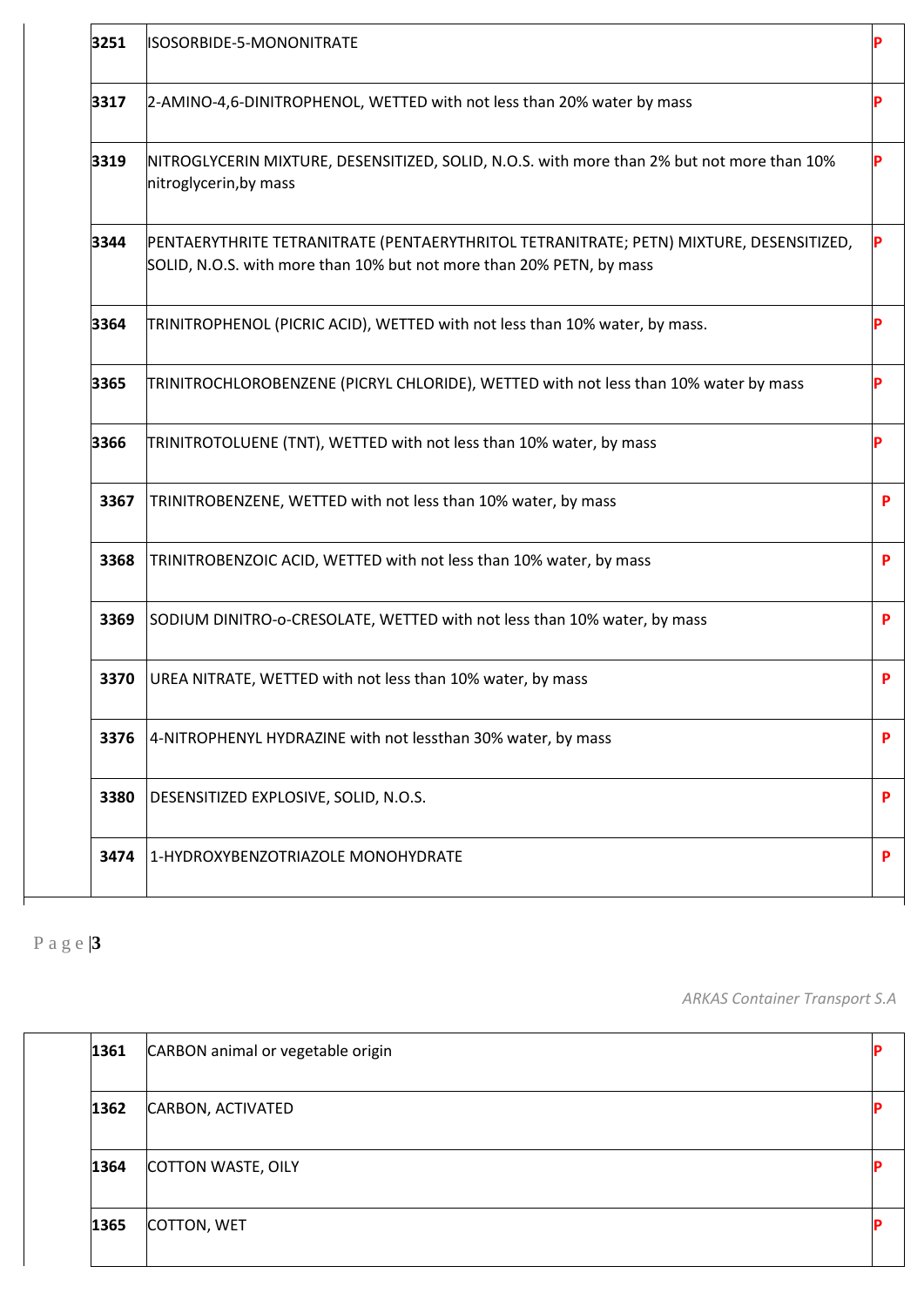| 1372 | FIBRES ANIMAL or FIBRES VEGETABLE burnt, wet or damp                                                                                                                                                                                                                 |   |
|------|----------------------------------------------------------------------------------------------------------------------------------------------------------------------------------------------------------------------------------------------------------------------|---|
| 1374 | FISHMEAL, UNSTABILIZED (FISHSCRAP, UNSTABILIZED) High hazard. Unrestricted moisture content,<br>Unrestricted fat content in excess of 12%, by mass; unrestricted fat content in excess of 15%, by mass,<br>in the case of anti-oxidant treated fishmeal or fishscrap | P |
| 1376 | IRON OXIDE, SPENT or IRON SPONGE, SPENT obtained from coal gas purification                                                                                                                                                                                          | P |
| 1387 | WOOL WASTE, WET                                                                                                                                                                                                                                                      | Þ |
| 1856 | RAGS, OILY                                                                                                                                                                                                                                                           |   |
| 1857 | <b>TEXTILE WASTE, WET</b>                                                                                                                                                                                                                                            | P |
| 2447 | PHOSPHORUS, WHITE, MOLTEN                                                                                                                                                                                                                                            | P |
| 2793 | FERROUS METAL BORINGS, SHAVINGS, TURNINGS, or CUTTINGS in a form liable to self-heating                                                                                                                                                                              | P |
| 3088 | SELF-HEATING SOLID, ORGANIC, N.O.S.                                                                                                                                                                                                                                  |   |
| 3126 | SELF-HEATING SOLID, CORROSIVE, ORGANIC, N.O.S.                                                                                                                                                                                                                       | P |
| 3127 | SELF-HEATING SOLID, OXIDIZING, N.O.S.                                                                                                                                                                                                                                | P |
| 3128 | SELF-HEATING SOLID, TOXIC, ORGANIC, N.O.S.                                                                                                                                                                                                                           | P |
| 3183 | SELF-HEATING LIQUID, ORGANIC, N.O.S.                                                                                                                                                                                                                                 |   |
| 3184 | SELF-HEATING LIQUID, TOXIC, ORGANIC, N.O.S.                                                                                                                                                                                                                          | P |
| 3185 | SELF-HEATING LIQUID, CORROSIVE, ORGANIC, N.O.S.                                                                                                                                                                                                                      | P |
| 3186 | SELF-HEATING LIQUID, INORGANIC, N.O.S.                                                                                                                                                                                                                               | P |
| 3187 | SELF-HEATING LIQUID, TOXIC, INORGANIC, N.O.S.                                                                                                                                                                                                                        | P |
| 3188 | SELF-HEATING LIQUID, CORROSIVE, INORGANIC, N.O.S.                                                                                                                                                                                                                    | P |
|      |                                                                                                                                                                                                                                                                      |   |
| 3189 | METAL POWDER, SELF-HEATING, N.O.S.                                                                                                                                                                                                                                   | P |

**4,2**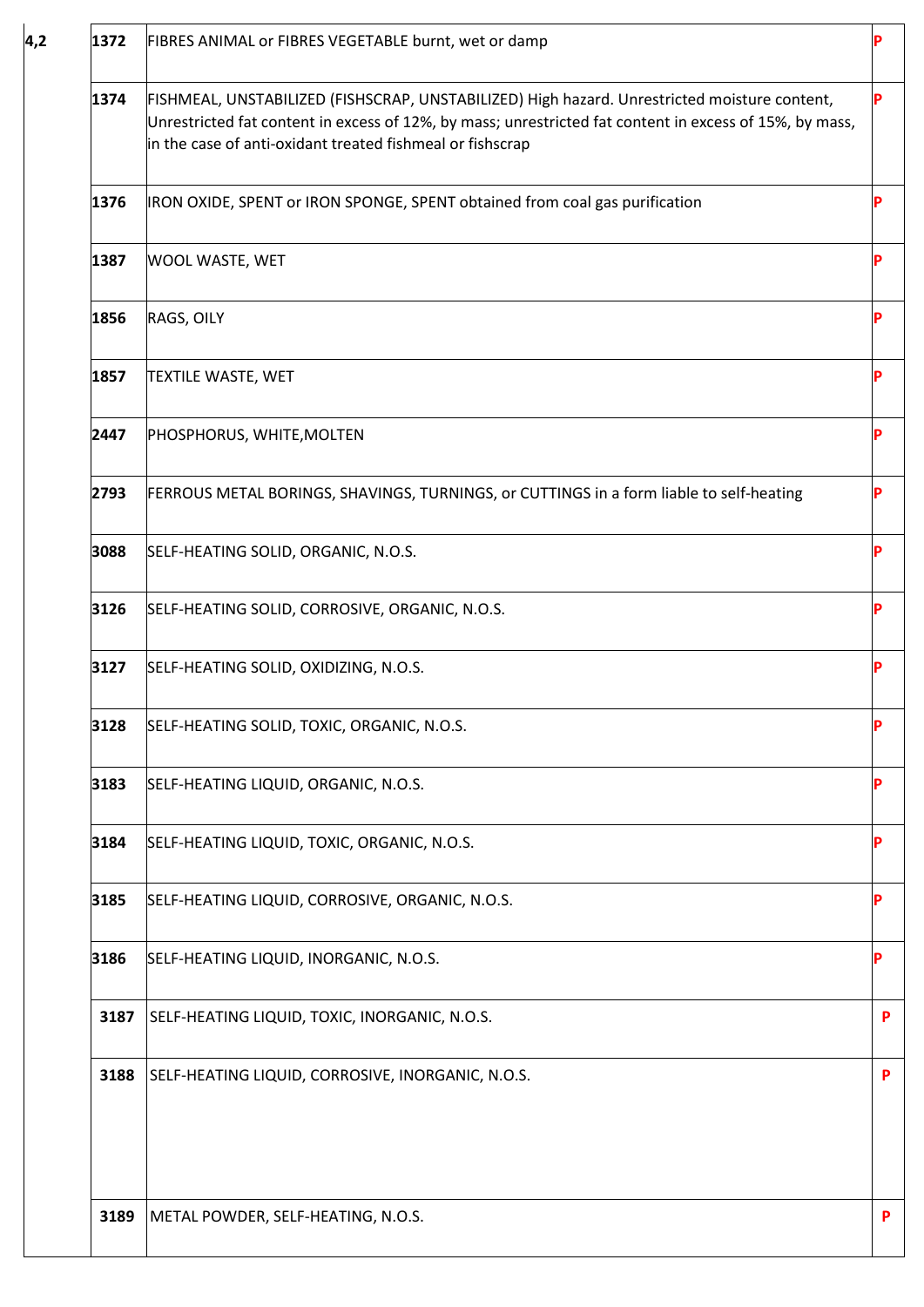| 3190 | SELF-HEATING SOLID, INORGANIC, N.O.S.                                   |  |
|------|-------------------------------------------------------------------------|--|
| 3191 | SELF-HEATING SOLID, TOXIC, INORGANIC, N.O.S.                            |  |
| 3192 | SELF-HEATING SOLID, CORROSIVE, INORGANIC, N.O.S.                        |  |
| 3255 | tert-BUTYL HYPOCHLORITE                                                 |  |
| 3313 | ORGANIC PIGMENTS, SELF-HEATING                                          |  |
| 3341 | THIOUREA DIOXIDE (Thiourea D, Thiourea DE, Thiourea 98% SP on the MSDS) |  |
| 3393 | ORGANOMETALLIC SUBSTANCE, SOLID, PYROPHORIC, WATER-REACTIVE             |  |
| 3394 | ORGANOMETALLIC SUBSTANCE, LIQUID, PYROPHORIC, WATER-REACTIVE            |  |
| 3400 | ORGANOMETALLIC SUBSTANCE, SOLID, SELF-HEATING                           |  |

*ARKAS Container Transport S.A*

| 1242 | METHYLDICHLOROSILANE                                          |  |
|------|---------------------------------------------------------------|--|
| 1295 | <b>TRICHLOROSILANE</b>                                        |  |
| 1340 | PHOSPHORUS PENTASULPHIDE free from yellow or white phosphorus |  |
| 1409 | METAL HYDRIDES, WATER-REACTIVE, N.O.S.                        |  |
| 1415 | LITHIUM                                                       |  |
| 1418 | MAGNESIUM POWDER or MAGNESIUM ALLOYS POWDER                   |  |
| 3129 | Water-Reactive Liquid, Corrosive, N.O.S.                      |  |
| 3130 | Water-Reactive Liquid, Toxic, N.O.S.                          |  |
|      |                                                               |  |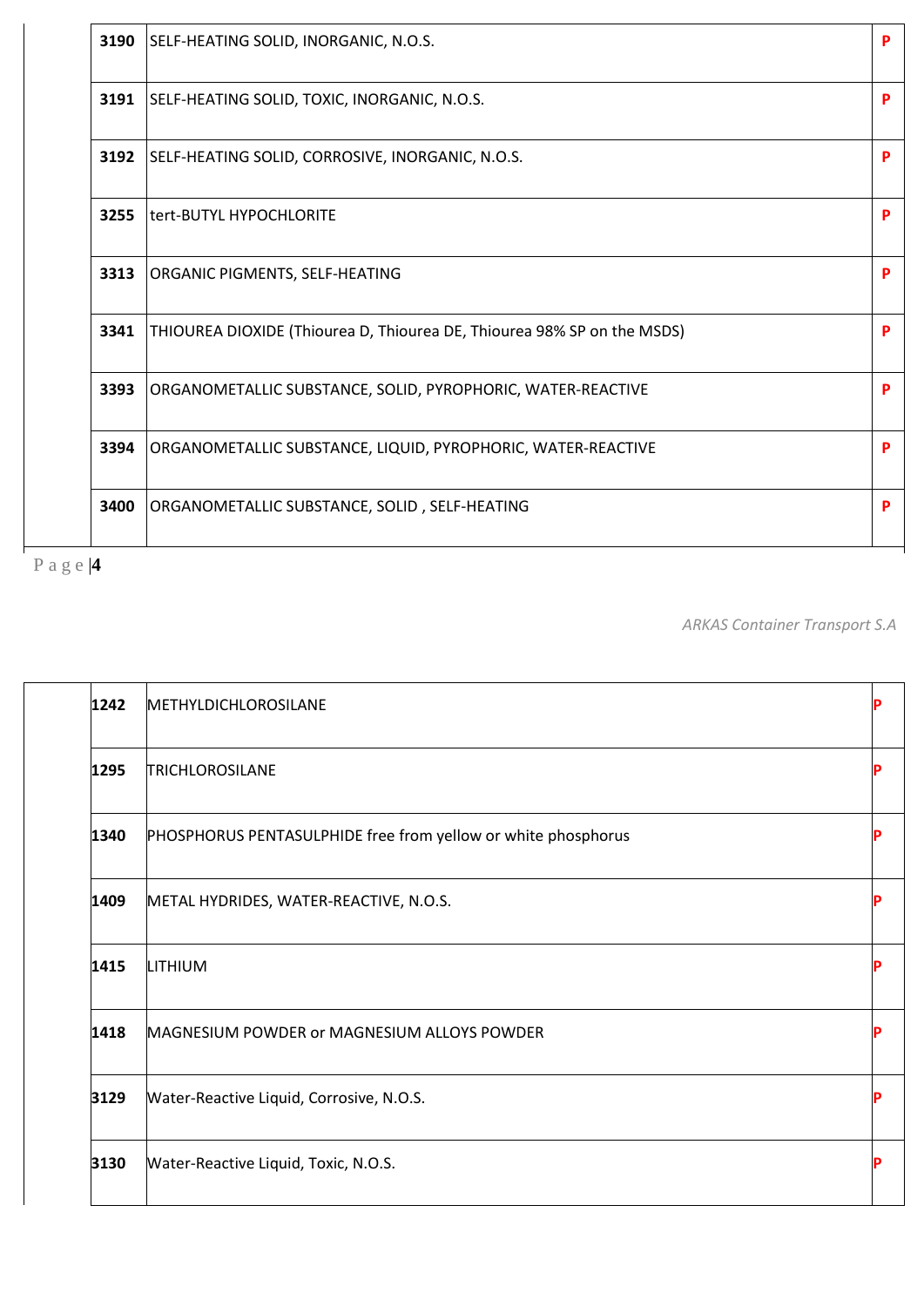| 3131 | Water-Reactive Solid, Corrosive, N.O.S.                       |   |
|------|---------------------------------------------------------------|---|
| 3132 | Water-Reactive Solid, Flammable, N.O.S.                       |   |
| 3133 | Water-Reactive Solid, Oxidizing, N.O.S.                       |   |
| 3134 | Water-Reactive Solid, Toxic, N.O.S.                           |   |
| 3135 | Water-Reactive Solid, Self-Heating, N.O.S.                    |   |
| 3148 | WATER-REACTIVE LIQUID, N.O.S.                                 |   |
| 3208 | METALLIC SUBSTANCE, WATER-REACTIVE, N.O.S.                    |   |
| 3209 | METALLIC SUBSTANCE, WATER-REACTIVE, SELF-HEATING, N.O.S.      |   |
| 3395 | ORGANOMETALLIC SUBSTANCE, SOLID, WATER-REACTIVE               | D |
| 3396 | ORGANOMETALLIC SUBSTANCE, SOLID, WATER-REACTIVE, FLAMMABLE    | P |
| 3397 | ORGANOMETALLIC SUBSTANCE, SOLID, WATER-REACTIVE, SELF-HEATING | P |
| 3398 | ORGANOMETALLIC SUBSTANCE, LIQUID, WATER-REACTIVE              | P |
| 3399 | ORGANOMETALLIC SUBSTANCE, LIQUID, WATER-REACTIVE, FLAMMABLE   | P |
| 1504 | SODIUM PEROXIDE                                               | P |
|      |                                                               |   |

**4,3**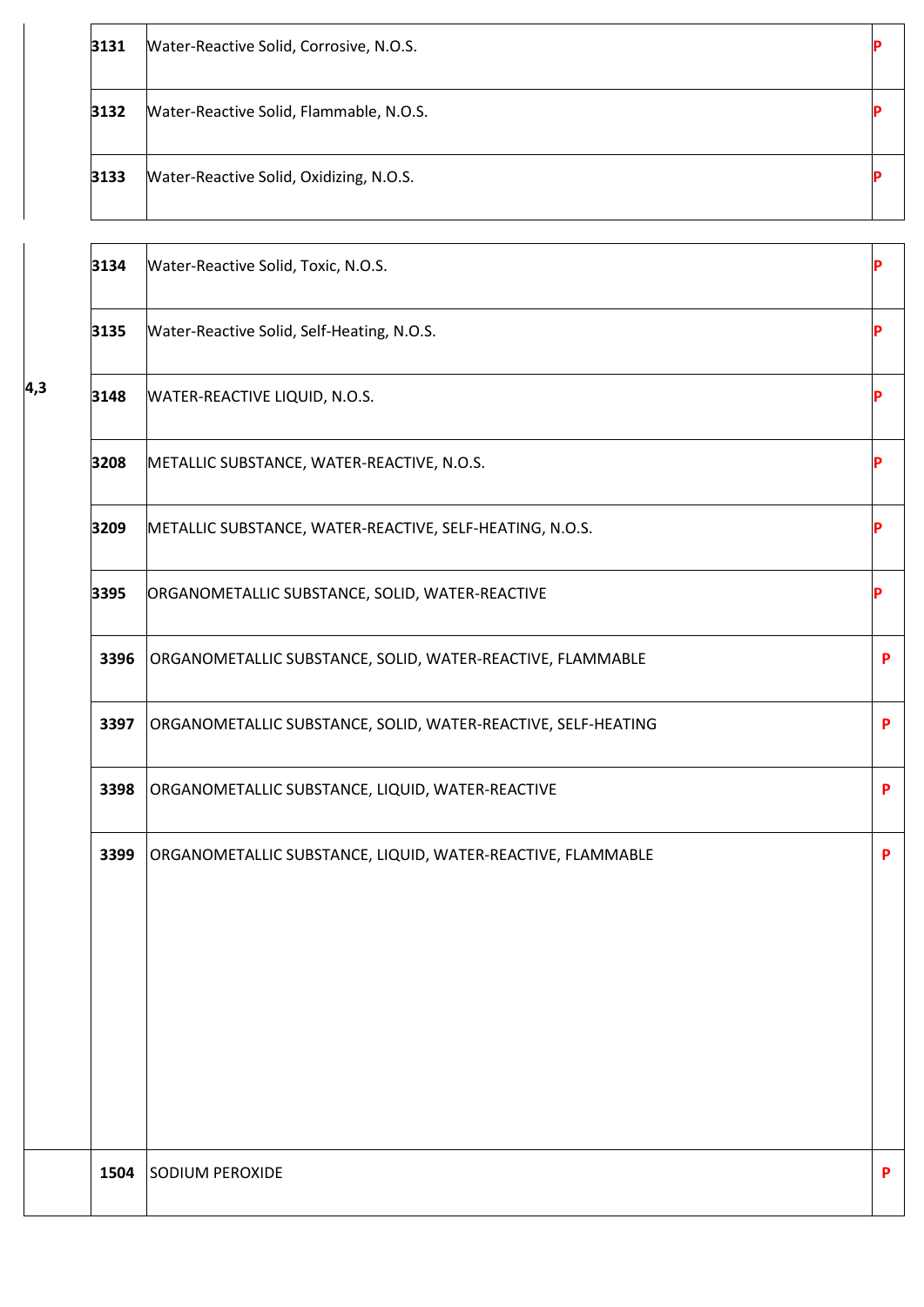| 5,1 | 1512 | <b>ZINC AMMONIUM NITRITE</b>                                                                                                                                            | P |
|-----|------|-------------------------------------------------------------------------------------------------------------------------------------------------------------------------|---|
|     | 1745 | <b>BROMINE PENTAFLUORIDE</b>                                                                                                                                            | P |
|     | 1746 | <b>BROMINE TRIFLUORIDE</b>                                                                                                                                              | P |
|     | 1748 | CALCIUM HYPOCHLORITE, DRY or CALCIUM HYPOCHLORITE MIXTURE, DRY with more than 39% available P<br>chlorine (8.8% available oxygen)                                       |   |
|     | 1942 | AMMONIUM NITRATE with not more than 0.2% combustible substances, including any organic<br>substance calculated as carbon, to the exclusion of any other added substance | P |
|     | 2067 | <b>AMMONIUM NITRATE BASED FERTILIZER</b>                                                                                                                                |   |
|     | 2208 | CALCIUM HYPOCHLORITE MIXTURE, DRY with more than 10% but not more than 39% available chlorine $ P $                                                                     |   |
|     | 2426 | AMMONIUM NITRATE, LIQUID (hot concentrated solution)                                                                                                                    |   |
|     | 2495 | <b>IODINE PENTAFLUORIDE</b>                                                                                                                                             |   |

*ARKAS Container Transport S.A*

ľ

| 5,1 | 2880 | CALCIUM HYPOCHLORITE, HYDRATED or CALCIUM HYPOCHLORITE, HYDRATED MIXTURE with not less<br>than 5.5% but not more than 16% water                       |  |
|-----|------|-------------------------------------------------------------------------------------------------------------------------------------------------------|--|
|     | 3100 | OXIDIZING SOLID, SELF-HEATING, N.O.S.                                                                                                                 |  |
|     | 3212 | HYPOCHLORITES, INORGANIC, N.O.S.                                                                                                                      |  |
|     | 3375 | <b>AMMONIUM NITRATE EMULSION or SUSPENSION or GEL intermediate for blasting explosives</b>                                                            |  |
|     | 3485 | CALCIUM HYPOCHLORITE, DRY, CORROSIVE or CALCIUM HYPOCHLORITE MIXTURE, DRY, CORROSIVE<br>with more than 39% available chlorine (8.8% available oxygen) |  |
|     | 3486 | CALCIUM HYPOCHLORITE MIXTURE, DRY, CORROSIVE with more than 10% but not more than 39%<br>lavailable chlorine                                          |  |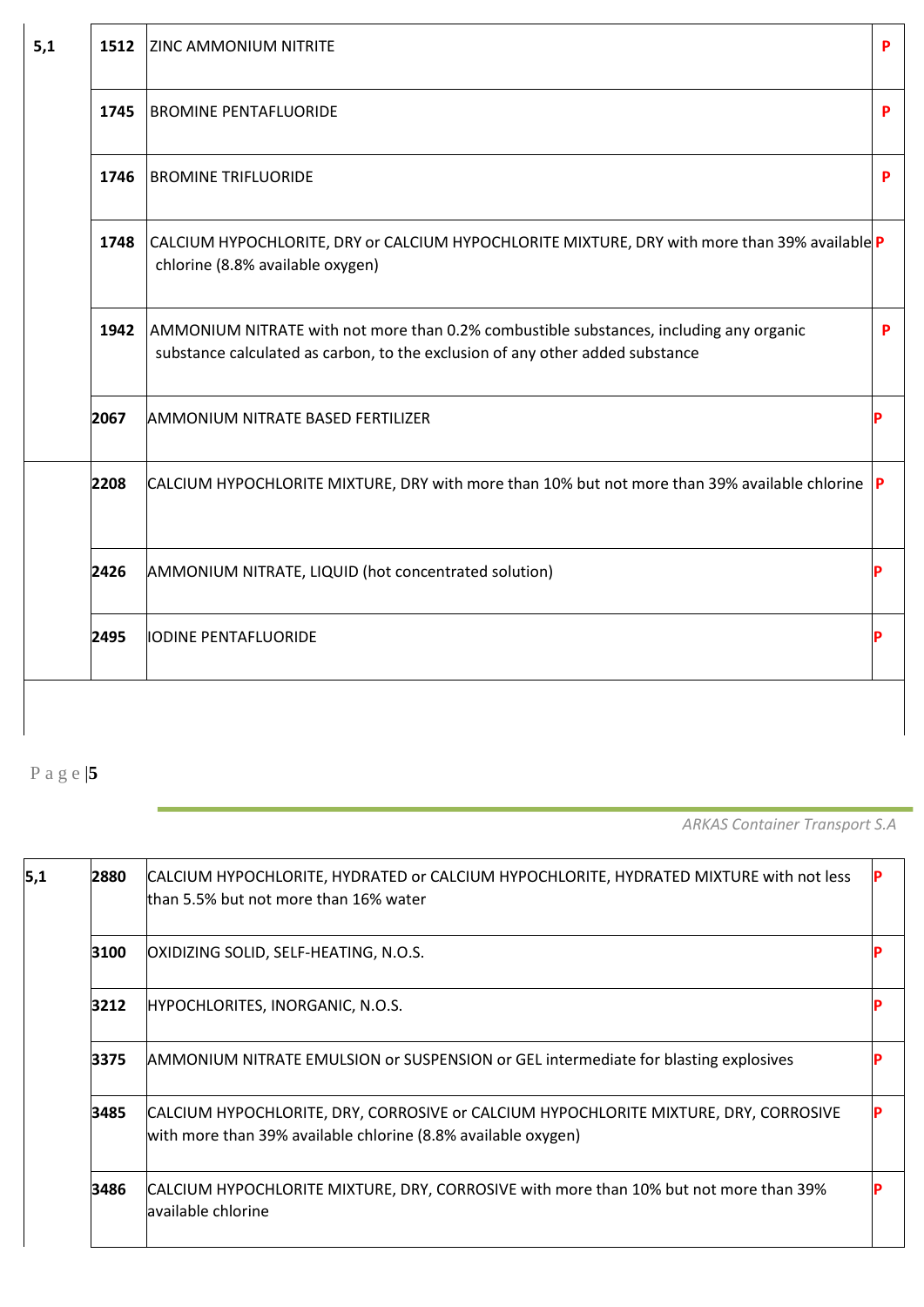|     | 3487       | CALCIUM HYPOCHLORITE, HYDRATED, CORROSIVE or CALCIUM HYPOCHLORITE, HYDRATED MIXTURE,<br>CORROSIVE with not less than 5.5% but not more than 16% water                                 |   |
|-----|------------|---------------------------------------------------------------------------------------------------------------------------------------------------------------------------------------|---|
| 5,2 | <b>ALL</b> | <b>ORGANIC PEROXIDES</b>                                                                                                                                                              |   |
| 6,1 | 1613       | HYDROCYANIC ACID, AQUEOUS SOLUTION (HYDROGEN CYANIDE, AQUEOUS SOLUTION) with not more<br>than 20% hydrogen cyanide                                                                    |   |
|     | 1614       | HYDROGEN CYANIDE, STABILIZED containing less than 3% water and absorbed in a porous inert mt.                                                                                         |   |
|     | 2016       | AMMUNITION, TOXIC, NON-EXPLOSIVE without burster or expelling charge, non-fuzed                                                                                                       | P |
|     | 2017       | AMMUNITION, TEAR-PRODUCING, NON-EXPLOSIVE without burster or expelling charge, non-fuzed                                                                                              | P |
|     | 3123       | TOXIC LIQUID, WATER-REACTIVE, N.O.S.                                                                                                                                                  | P |
|     | 3124       | TOXIC SOLID, SELF-HEATING, N.O.S.                                                                                                                                                     | P |
|     | 3125       | TOXIC SOLID, WATER-REACTIVE, N.O.S.                                                                                                                                                   | P |
|     | 3172       | TOXINS, EXTRACTED FROM LIVING SOURCES.LIQUID, N.O.S                                                                                                                                   | P |
|     | 3315       | CHEMICAL SAMPLE, TOXIC, LIQUID                                                                                                                                                        | P |
|     | 3491       | TOXIC BY INHALATION LIQUID, WATER-REACTIVE, FLAMMABLE, N.O.S. with an LC50 lower than or equal P<br>to 1000 mL/m3 and saturated vapour concentration greater than or equal to 10 LC50 |   |
| 6,2 | <b>ALL</b> | <b>INFECTIOUS SUBSTANCES</b>                                                                                                                                                          | P |
| 7   | <b>ALL</b> | <b>RADIOACTIVE MATERIAL</b>                                                                                                                                                           |   |
| 8   | 1744       | <b>BROMINE or BROMINE SOLUTION</b>                                                                                                                                                    |   |
| 19  | 2071       | <b>AMMONIUM NITRATE BASED FERTILIZER</b>                                                                                                                                              |   |
|     | 2212       | BLUE ASBESTOS (crocidolite) or BROWN ASBESTOS (amosite, mysorite)                                                                                                                     |   |
|     | 2315       | POLYCHLORINATED BIPHENYLS, LIQUID                                                                                                                                                     |   |
|     | 2590       | WHITE ASBESTOS (chrysotile, actinolite, anthophylite, tremolite)                                                                                                                      |   |
|     | 2969       | CASTOR BEANS or CASTOR MEAL or CASTOR POMACE or CASTOR FLAKE                                                                                                                          | D |
|     | 3151       | POLYHALOGENATED BIPHEMYLS, LIQUID or POLYHALOGENATED TERPHENYLS, LIQUID                                                                                                               |   |
|     | 3152       | POLYHALOGENATED BIPHENYLS, SOLID or POLHALOGENATED TERPHENYLS, SOLID                                                                                                                  |   |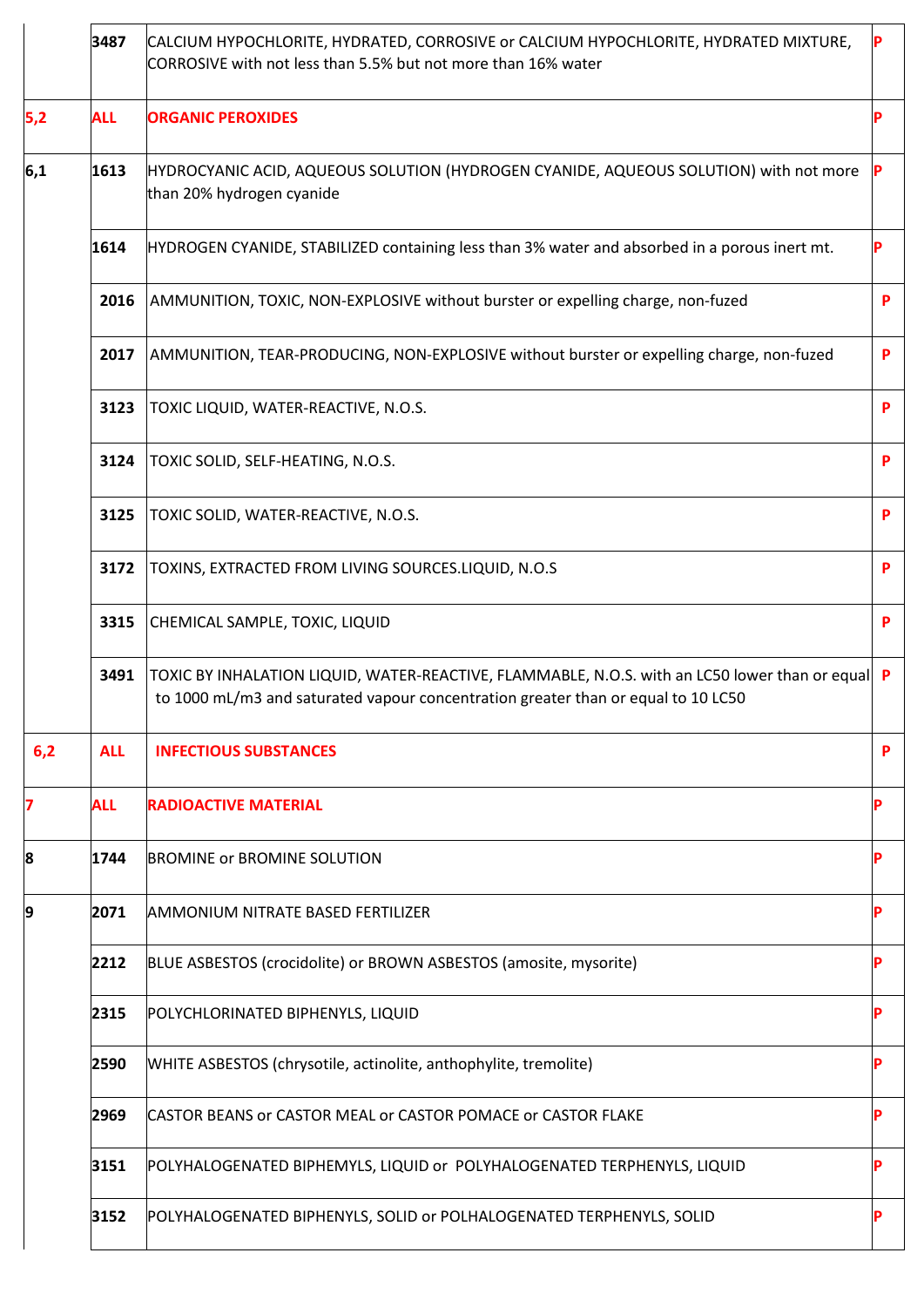| 3245 | <b>GENETICALLY MODIFIED MICROORGANISMS or GENETICALLY MODIFIED ORGANISMS</b> |  |
|------|------------------------------------------------------------------------------|--|
| 3432 | POLYCHLORINATED BIPHENYLS, SOLID                                             |  |

*ARKAS Container Transport S.A.*

|              | <b>ALL</b> | Dangerous Goods in container as bulk.                                                | P |
|--------------|------------|--------------------------------------------------------------------------------------|---|
|              | <b>ALL</b> | Goods require temperature controlled by IMDG Code.                                   | P |
|              | <b>ALL</b> | Hazardous materials in heated tank container.                                        | P |
| PROHIBITIONS | <b>ALL</b> | All Industrial Hazardous Waste Shipments and commodities covered by Basel Convention | P |
|              | <b>ALL</b> | All substances with IMDG Code SP76/SP900/SP350/SP351/SP352/SP353.                    | P |
| <b>OTHER</b> |            | The items of the following substances shown in SP 900 of IMDG Code                   |   |
|              |            | <b>AMMONIUM BROMATE</b>                                                              |   |
|              |            | AMMONIUM BROMATE, SOLUTION                                                           |   |
|              |            | AMMONIUM CHLORATE                                                                    |   |
|              |            | AMMONIUM CHLORATE, SOLUTION                                                          |   |
|              |            | <b>AMMONIUM CHLORITE</b>                                                             |   |
|              |            | <b>AMMONIUM HYPOCHLORITE</b>                                                         |   |
|              |            | AMMONIUM NITRATE liable to self-heating sufficient to initiate a decomposition       |   |
|              |            | AMMONIUM NITRITES and mixtures of an inorganic nitrite with an ammonium salt         |   |
|              |            | <b>AMMONIUM PERMANGANATE</b>                                                         |   |
|              |            | AMMONIUM PERMANGANATE, SOLUTION                                                      |   |
|              |            | CHLORIC ACID, AQUEOUS SOLUTION with more than 10% chloric acid                       |   |
|              |            | <b>ETHYL NITRITE pure</b>                                                            |   |
|              |            |                                                                                      |   |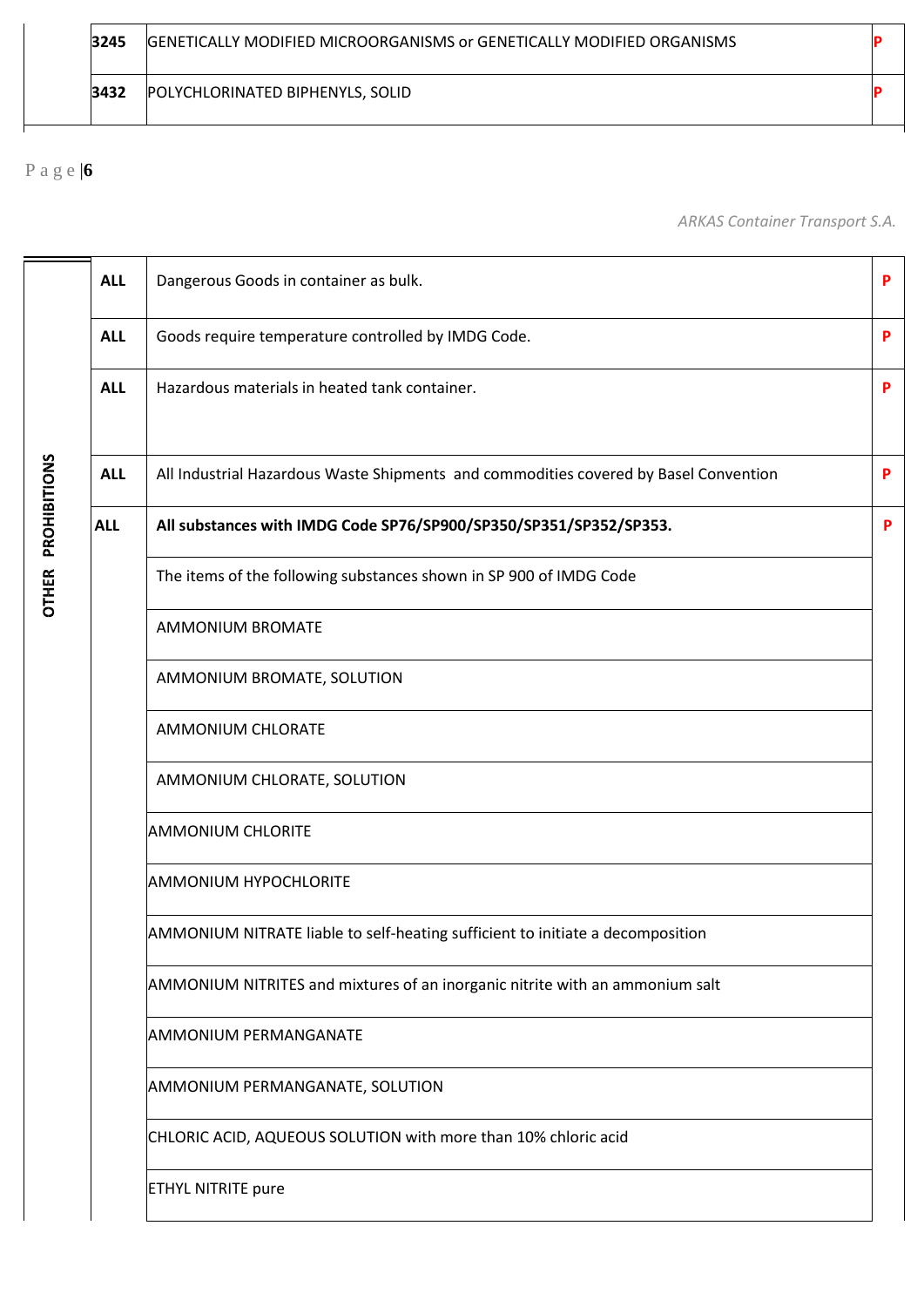|            | HYDROCYANIC ACID with more than 20% acid, by mass                                                              |
|------------|----------------------------------------------------------------------------------------------------------------|
|            | HYDROCYANIC ACID, AQUEOUS SOLUTION (HYDROGEN CYANIDE, AQUEOUS SOLUTION) with more than<br>20% hydrogen cyanide |
|            | HYDROGEN CHLORIDE, REFRIGERATED LIQUID                                                                         |
|            | HYDROGEN CYANIDE SOLUTION IN ALCOHOL with more than 45% hydrogen cyanide                                       |
|            | MERCURY OXYCYANIDE pure                                                                                        |
|            | METHYL NITRITE (2.2/2455)                                                                                      |
|            | PERCHLORIC ACID with more than 72% acid, by mass                                                               |
|            | SILVER PICRATE, dry or wetted with less than 30% water by mass                                                 |
|            | ZINC AMMONIUM NITRITE (5.1/1512)                                                                               |
| <b>ALL</b> | Calcium Hypochlorite                                                                                           |
| <b>ALL</b> | Class 2.1, Class 2.2 and Class 5.1 cargoes are not accepted services crossing the Bosphorus Strait.            |
| <b>ALL</b> | UN 1043, UN 2073, UN 1334, UN 2672 are not accepted in ARKAS containers.                                       |
| <b>ALL</b> | DG in Flexitank.                                                                                               |
| <b>ALL</b> | Any of the mentioned items in this list as "Limited Quantity" and "Excepted Quantity".                         |
| <b>ALL</b> | <b>Used batteries</b>                                                                                          |

**ARKAS Container Transport S.A** 

|              | <b>ALL</b> | Live Animals                                                                                                                                     | P |
|--------------|------------|--------------------------------------------------------------------------------------------------------------------------------------------------|---|
| PROHIBITIONS |            | Animal Skin / Wet Leather                                                                                                                        |   |
|              |            | Military Cargo (Arms, Ammunition, etc.)                                                                                                          |   |
| <b>OTHER</b> |            | Hunting Equipment (Air rifles, Lead, Shell, Spring, etc.)                                                                                        |   |
|              |            | Metal Scrap                                                                                                                                      |   |
|              |            | Organic composite solvents and thinners, not elsewhere specified or included; prepared paint or<br>varnish removers (excl. Nail varnish remover) |   |
|              |            | Diluted Solvent                                                                                                                                  |   |
|              |            | Oiling Product (i.e. Commodities containing petroleum oils or oils obtained from their fractions.)                                               |   |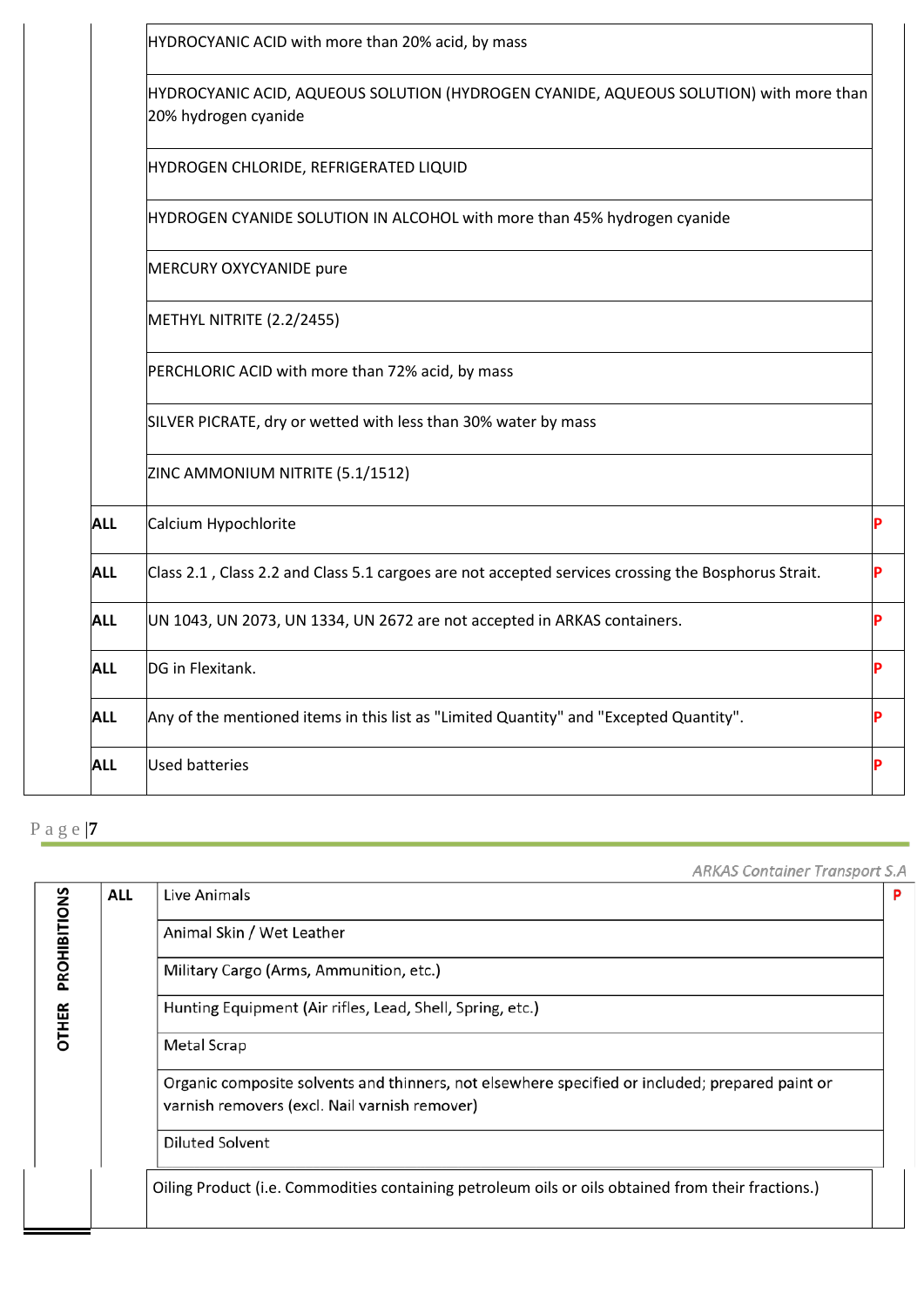| <b>ALL</b> | DG in ARKAS Reefer Equipment - Acceptance on a case to case basis.                                 | R            |
|------------|----------------------------------------------------------------------------------------------------|--------------|
| <b>ALL</b> | Class 6.1 Packing Group I - Acceptance on a case to case basis.                                    | R            |
| 1160       | Not accepted if solution in water is more than 25%.                                                | $\mathbf R$  |
| 1300       | Trade Department's approval is required.                                                           | R            |
| 1383       | Survey report is required. Not acceptable in tank container.                                       | R            |
| 1511       | Survey report is required if not shipped in limited quantities.                                    | R            |
| 1790       | UN packing certificate is required.(PP81)                                                          | R            |
| 2014       | Survey report is required if not shipped in limited quantities.                                    | $\mathbf R$  |
| 2015       | Survey report is required if not shipped in limited quantities.                                    | $\mathbf R$  |
| 2031       | UN packing certificate is required.(PP81)                                                          | R            |
| 2211       | Only accepted in OT container.                                                                     | R            |
| 2845       | Survey report is required. Not acceptable in tank container.                                       | R            |
| 2846       | Survey report is required. Not acceptable in tank container.                                       | R            |
| 2984       | Survey report is required if not shipped in limited quantities.                                    | $\mathbf R$  |
| 3098       | Survey report is required if not shipped in limited quantities.                                    | R            |
| 3149       | Survey report is required if not shipped in limited quantities.                                    | R            |
| 3194       | Survey report is required. Not acceptable in tank container.                                       | $\mathbf R$  |
| 3200       | Survey report is required. Not acceptable in tank container.                                       | $\mathsf{R}$ |
| <b>ALL</b> | For the following commodities, POL agents should get confirmation from Arkas Line Trade Department | R            |
|            | Cigarette                                                                                          |              |
|            | Tobacco                                                                                            |              |
|            | Alcohol                                                                                            |              |
|            | Alcoholic Beverages                                                                                |              |
|            | Live Plants                                                                                        |              |
|            | <b>Block Marble</b>                                                                                |              |
|            |                                                                                                    |              |